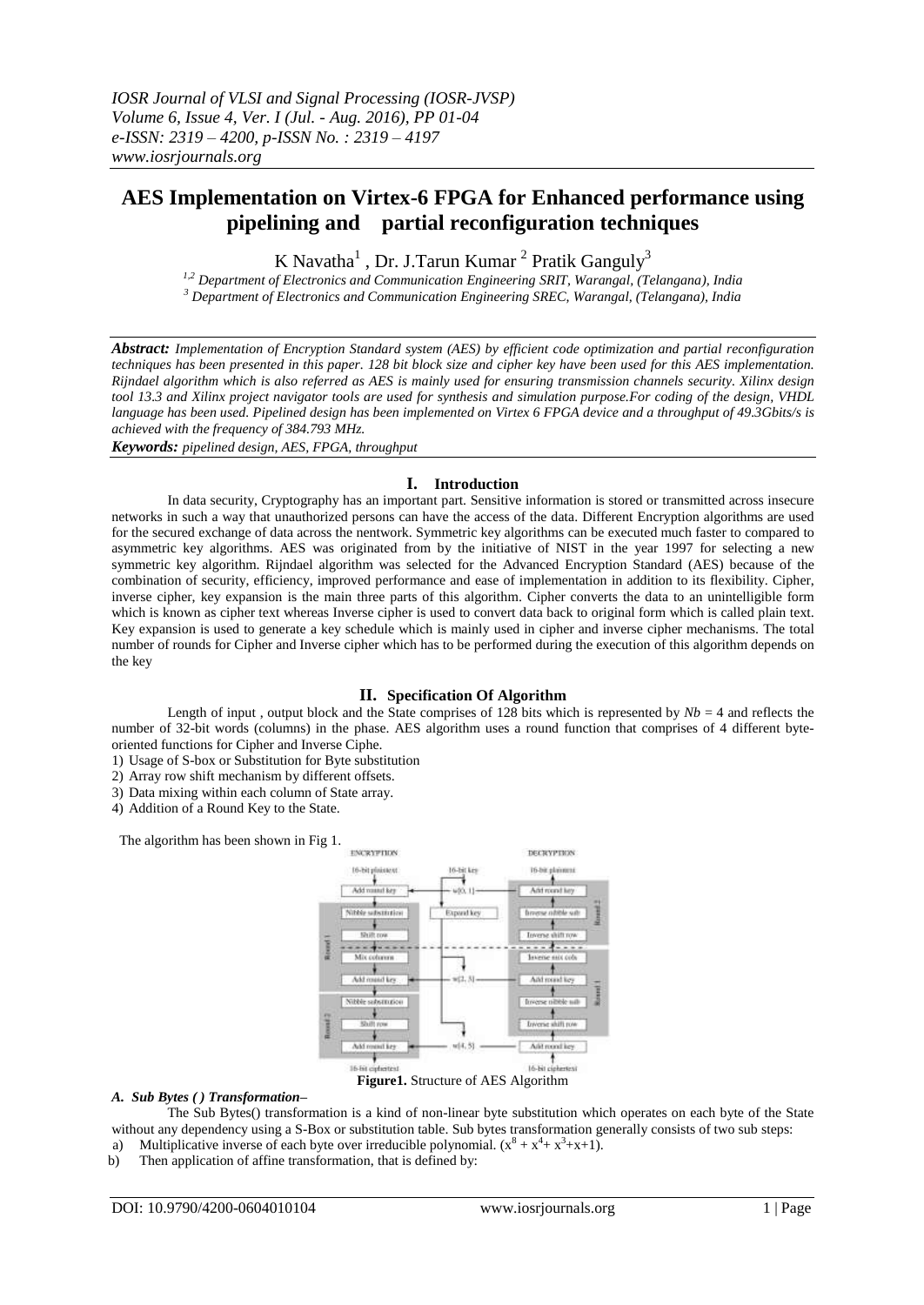



**Figure 2.** SubBytes() applies S-box to states each byte.

## *B. Shift Rows( ) Transformation–*

In Shift-Rows transformation method, Last three rows bytes of the State are shifted cyclically over different numbers of bytes or offsets. The first row,  $r = 0$ , is not shifted, row [1] is shifted by 1, row [2] is shifted by 2 and row [3] is shifted by 3. This is shown in Fig. 3.



**Figure 3.** Shift Row Transformation

# *C. Mix Column Transformation*

The Mix Columns transformation mechanism operates on State column wise, which treats each column as four-term polynomial. At a time, this operates on four bytes or a word which is not like other operations that operate on a byte. Each column is multiplied by a polynomial here. The expansion of this matrix is completely based on multiplication of polynomial coefficient. The columns are mainly considered as polynomials over GF  $(2^8)$  & multiplied modulo  $x^4 + 1$  by a fixed polynomial  $a(x)$  that is shown by the following equation below :  $a(x) = \{03\}x^3 + \{01\}x^2 + \{01\}x + \{02\}.$ 

|                                  | MixColumns()           |           |                                     |
|----------------------------------|------------------------|-----------|-------------------------------------|
| $\cdot$ $S_{0,c}$ .<br>$S_{0,0}$ | $S_{0,3}$<br>$^{50.2}$ | $S_{0,0}$ | $S_{0,c}$<br>$S_{0,2}$<br>$S_{0,3}$ |
| $S_{1,c}$<br>$S_{1,0}$           | $S_{1,3}$<br>$^{3}1,2$ | $S_{1,0}$ | $s_{1,c}$<br>$s_{1,3}$<br>1.2       |
| $S_{2,c}$<br>2,0                 | 2.3<br>2,2             | $S_{2,0}$ | S<br>2,c<br>$S_{2,3}$<br>2,2        |
| $S_{3,c}$<br>53,0                | $S_{3,3}$<br>3,2       | $S_{3,0}$ | S<br>$S_{3,3}$<br>3,c<br>3,2        |

**Figure 4.** MixColumn operates on State column-by-colum

#### *D. Add Round Key Transformation*

In AddRoundKey() transformation mechanism, a Round Key is added to the State by bitwise XOR method. Each Round Key comprises of Nb words from key expansion. Those Nb words are added to the columns of the State. Key Addition is the same for decryption mechanism.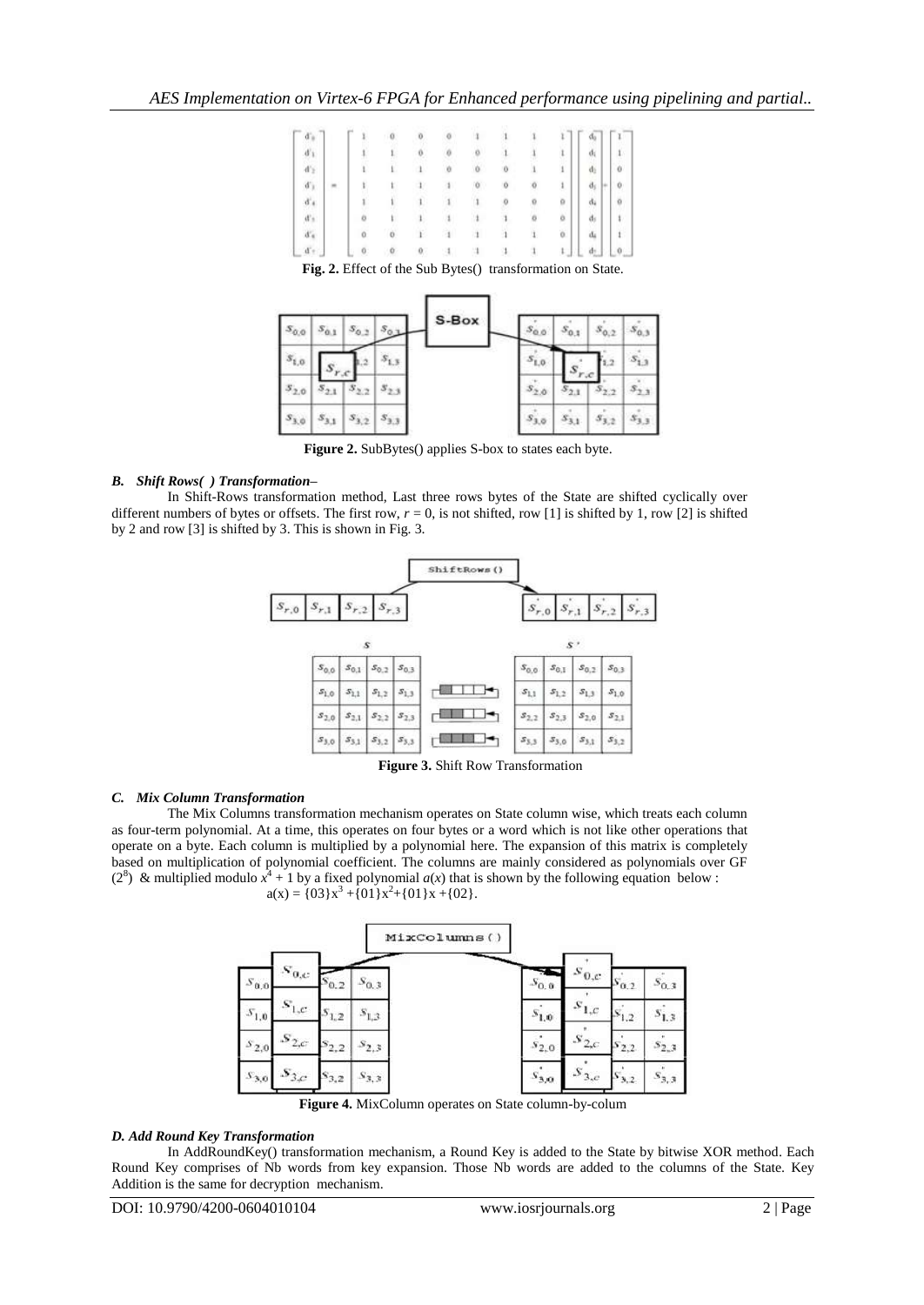AES round proves in great deal of parallelism. The data bytes are ordered from MSB to LSB following big-endian presentation.

#### *E. Key Expansion mechanism*

Each round key is a 4-word (128-bit) array which is generated as a product of previous round key, a constant which changes in each round, and a series of Substitution box lookups for 32-bit word of the key. The Key schedule Expansion generates total of Nb  $(Nr + 1)$  words.

The decryption mechanism is directly inverse to the encryption mechanism. All the transformations applied in encryption mechanism are inversely applied for this process. The last round values of data and key are the first round inputs for decryption process and it follows in decreasing order.

#### **III. Implementation Of Aes**

For full parallel processing of the state, it is mandatory to implement every transformation over 128 bits. The most expensive transformation is the Byte substitution as it is table lookup operation that is implemented as ROM. Each 8 bits needs a 2048 bit ROM. To process 128 bits, 32768 numbers of bits are needed. The Key Expansion uses a Byte substitution operation over 32 bits, so 8192 bits has to be allocated further.

The design & implementation of AES algorithm is developed by optimization of each component. We have implemented the AES algorithm on Virtex 6 xc6vlx240t, package ff1156 device. VHDL has been used as the hardware description language because of the ease and flexibility of execution. The code for the design is fully VHDL that can easily be implemented on other devices as well, without any design modification. In addition, Xilinx Project Navigator has been used . This is used for debugging and for reducing optimization efforts. Simulation and checking of the performance results is performed by Questa software.

#### **IV. Partial Reconfiguration**

Primary building block for partial reconfiguration is revision. Initial design is the base revision where boundaries for the static and reconfigurable regions on the FPGA are defined. The static region is the area of the FPGA that is not reconfigured without entire FPGA programming. PR region is the area of the chip that is planned to be partially reconfigured. By a special [region](http://quartushelp.altera.com/14.0/mergedProjects/reference/glossary/def_logiclock_reg.htm) LogicLock PR regions are being defined, that is related with a logical [design partition](http://quartushelp.altera.com/14.0/mergedProjects/comp/increment/comp_view_qid.htm) which supports multiple implementations.

From the base revision, additional revisions are created, that contain the static region but describe the differences in the reconfigurable areas.

Revisions contain personas, subsidiary archives that describes the characteristics of both static and reconfigurable regions, combining unique logic which implements a specific functionality to reconfigure a PR region of FPGA. Generally, two types of revisions are very specific for partial reconfiguration : aggregate and reconfigurable, both of these import the persona from the base revision for the static region. A reconfigurable revision is used to generate personas for PR regions. Those define the main differences from the base revision. An aggregate revision is mainly used for combining personas from reconfigurable revisions for creation of a complete design suitable for [timing analysis.](http://quartushelp.altera.com/14.0/mergedProjects/analyze/sta/sta_about_sta.htm)

#### **V. Result**

The results are based on simulations from the Xilinx ISE tools, using Test Bench Waveform Generator. The top module results are shown on Virtex 6 FPGA and xc6vlx240t, package ff1156 device.

From the result we can infer that the proposed implementation scheme is pretty compact and efficient in all aspects. The synthesis is carried out with the Virtex 6 series device that results in minimal consumption of hardware components with very high throughput.

# **A.** *Synthesis Report*

| Table-1                        |                    |             |  |
|--------------------------------|--------------------|-------------|--|
| gic Utilization                | Used               | Utilization |  |
| No. of Slice Registers         | 1049 out of 301440 | 1%          |  |
| No. of Slice LUTs              | 2507 out of 150720 | 1%          |  |
| No. of fully used LUT-FF pairs | 3840 out of 5686   | 67%         |  |
| No. of bonded IOBs             | 388 out of 600     | 64%         |  |
| No. of BUFG/BUFGCTRLs          | out of $32$        | 3%          |  |
|                                |                    |             |  |

Synthesis result for AES on Vertex 6 (device xc6vlx240t, package ff1156)

Timing Summary for AES: Minimum period: 2.136ns (Maximum Frequency: 468.246MHz)